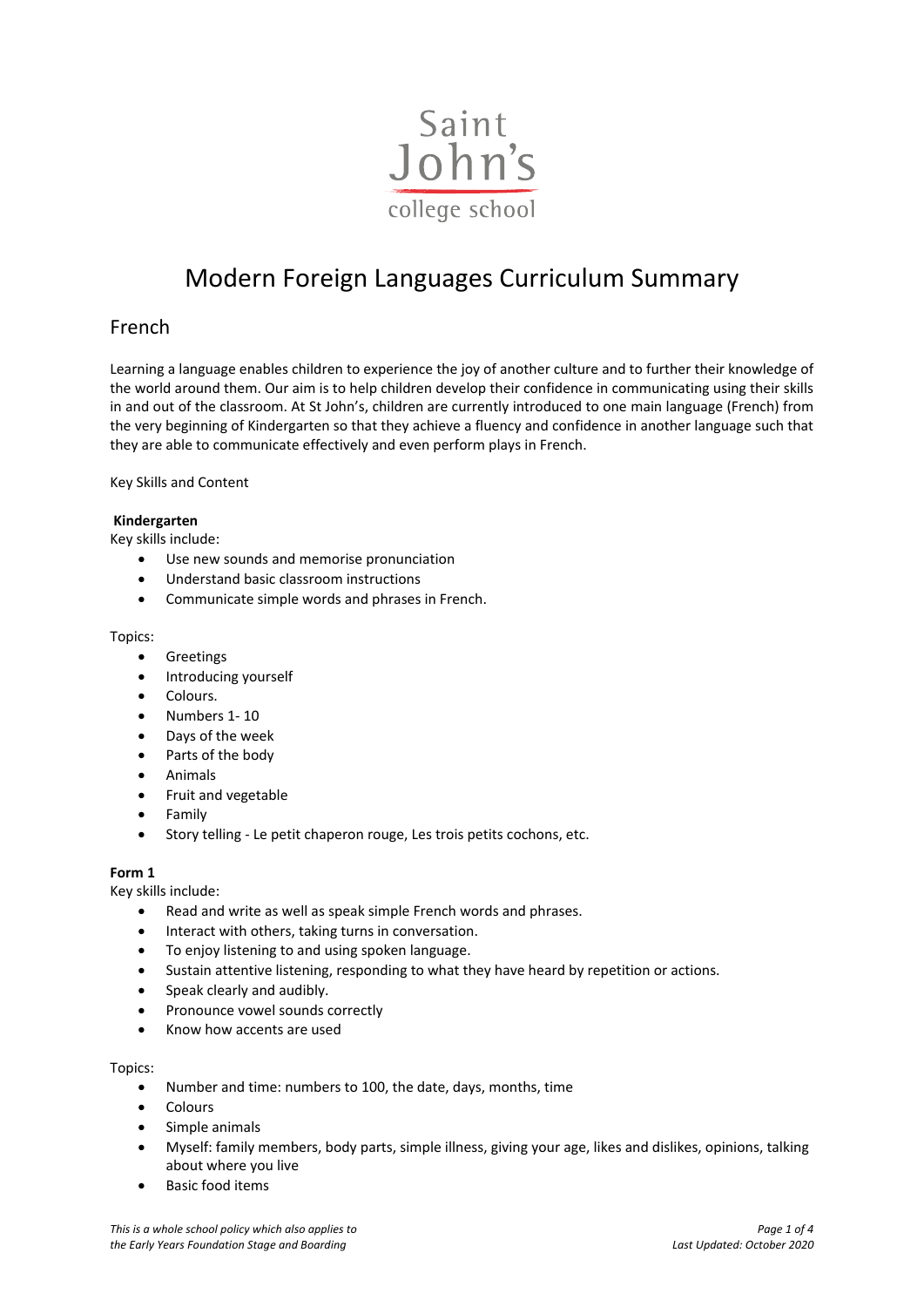- Directions
- Weather
- Sports and activities
- School: following classroom instructions

# **Form 2**

#### Topics:

- Greetings: asking how people are
- Animals: using adjectives to describe
- Place: rooms in the house
- School subjects, sports and pastime activities, likes and dislikes
- Myself: clothing, parts of the body, talking about illness/pain
- Talking about the weather and seasons
- Telling the time
- Some food items

#### Grammar:

- Gender and number of nouns
- Adjectives
- Prepositions

#### **Form 3**

#### Topics:

- Meeting and greeting people
- Asking and giving ages
- Place: talking about where we live, introduction to a French town, talking about places/buildings in a town, asking for and giving directions, using the tourist information office, discussing how faraway places are
- Talking about family and home
- Saying who things belong to
- Animals: talking about animals and pets, describing animals and objects
- Expressing likes/dislikes/preferences
- Time: asking for and giving the date, discussing important events of the year, talking about birthdays, talking about days of the week
- Talking about the weather/seasons, understanding weather information
- Talking about sport and leisure

#### Grammar:

- Prepositions
- Introduction to the negative
- Definite and indefinite articles
- Present tense of être, avoir, faire, aller
- Possessive adjectives ( $1<sup>st</sup>$  and  $2<sup>nd</sup>$  person singular)
- Adjectival agreement in the singular and plural
- Use of tu/vous where relevant
- Forming questions using « est-ce que…? »

# **Form 4**

#### Topics:

- Time: understanding and giving the time, including 24 hour clock, asking when
- School: talking about a typical day at home/school, saying which subjects are liked/disliked, school life/timetables/subjects
- Talking about food and drink/ meals
- Talking about leisure activities including sport and music
- Saying what you do to help at home, giving reasons and opinions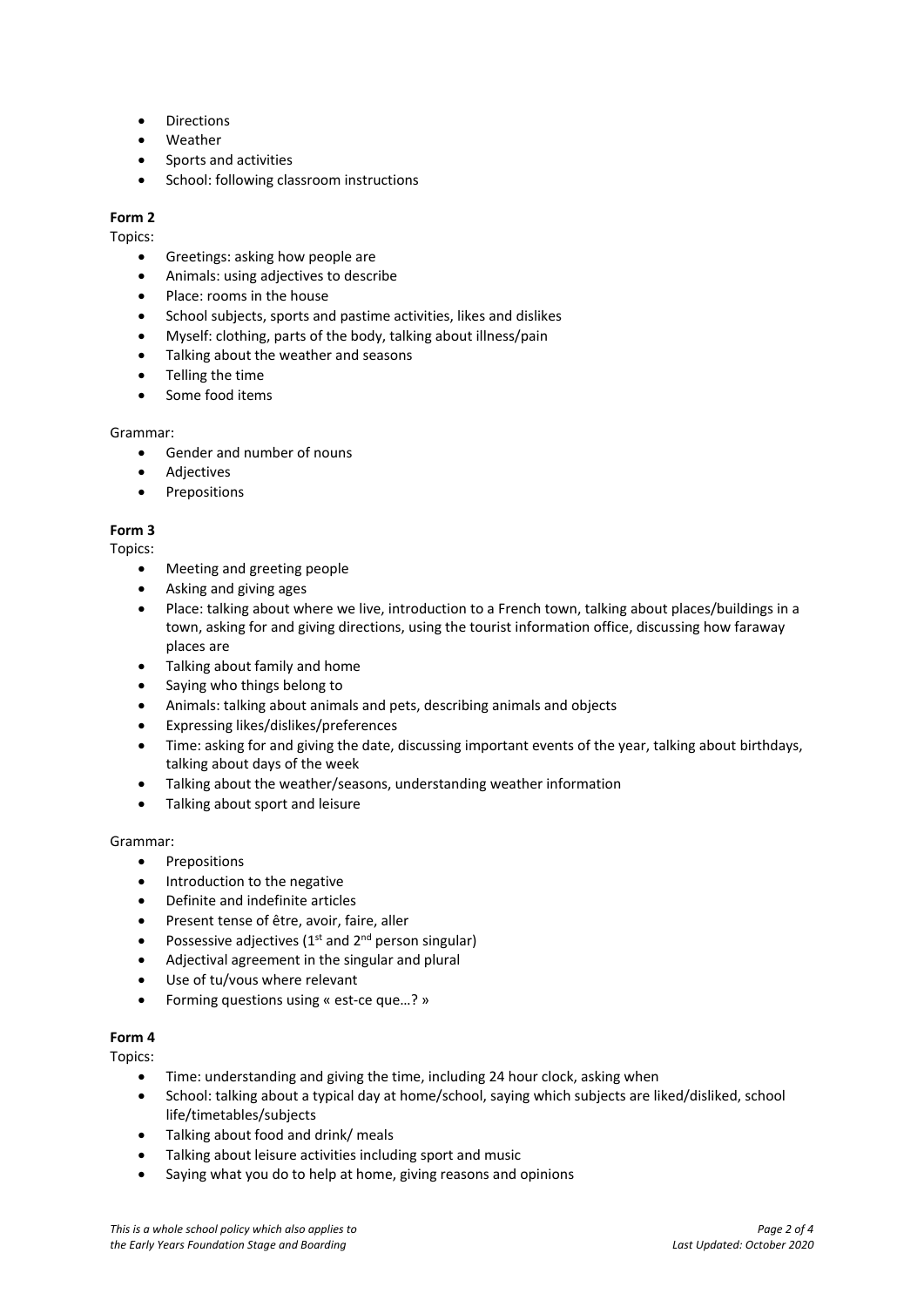- Shops (buying/selling)
- Describing places/locations
- **Transport**
- Reading and writing postcards
- ICT vocabulary

### Grammar:

- Present tense of slightly irregular –er verbs (manger and commencer), prendre, avoir, faire, -er/-re/-ir verbs, voir, venir, dire, lire, écrire
- Possessive adjectives (all forms)
- Introduction to reflexive verbs
- Partitive article (du/de la/ des and de/d' with quantity)
- Use of the negative
- Use of jouer à and jouer de
- Use of verb followed by infinitive
- Prepositions with towns/countries
- Future tense with aller + infinitive
- Modal verb pouvoir + infinitive, vouloir + infinitive
- Derivatives of prendre
- Using reflexive verbs

# **Form 5**

Topics:

- Clothing
- Family
- School (in greater depth)
- Health: parts of the body, saying something hurts or that you are unwell, seeking advice at the chemist, making appointments at the doctor/dentist, giving details of an accident
- Introducing people/staying with a family
- Souvenirs/presents
- Food and drink: buying drinks/snacks, describing food and meals, likes/dislikes, discussing menus and ordering meals
- Travel: travel by train/air/boat/coach, station signs, buying a train ticket, understanding travel information, describing a recent day out
- Myself : describing appearance, parts of the body, illness and feeling pain, health, visiting the doctor, exchanging personal information, family and pets, describing friends and other people, describing everyday life
- Times and events : dates, festivals, time, invitations, arranging to meet, discussing leisure activities, buying tickets

#### Grammar:

- contrasting past and present tenses
- perfect tense with avoir + regular past participle.
- demonstrative adjectives (ce/cet/cette/ces)
- irregular verbs (boire, partir, mettre, dormir, sortir)
- using pour + infinitive
- perfect tense, including questions, negative, with avoir and être
- using irregular past participles
- Agreement of adjectives
- Using direct object pronouns
- Idiomatic use of avoir + mal à
- Other uses of avoir
- Using the imperative
- Using si, quand, mais
- Imperfect tense (c'était)